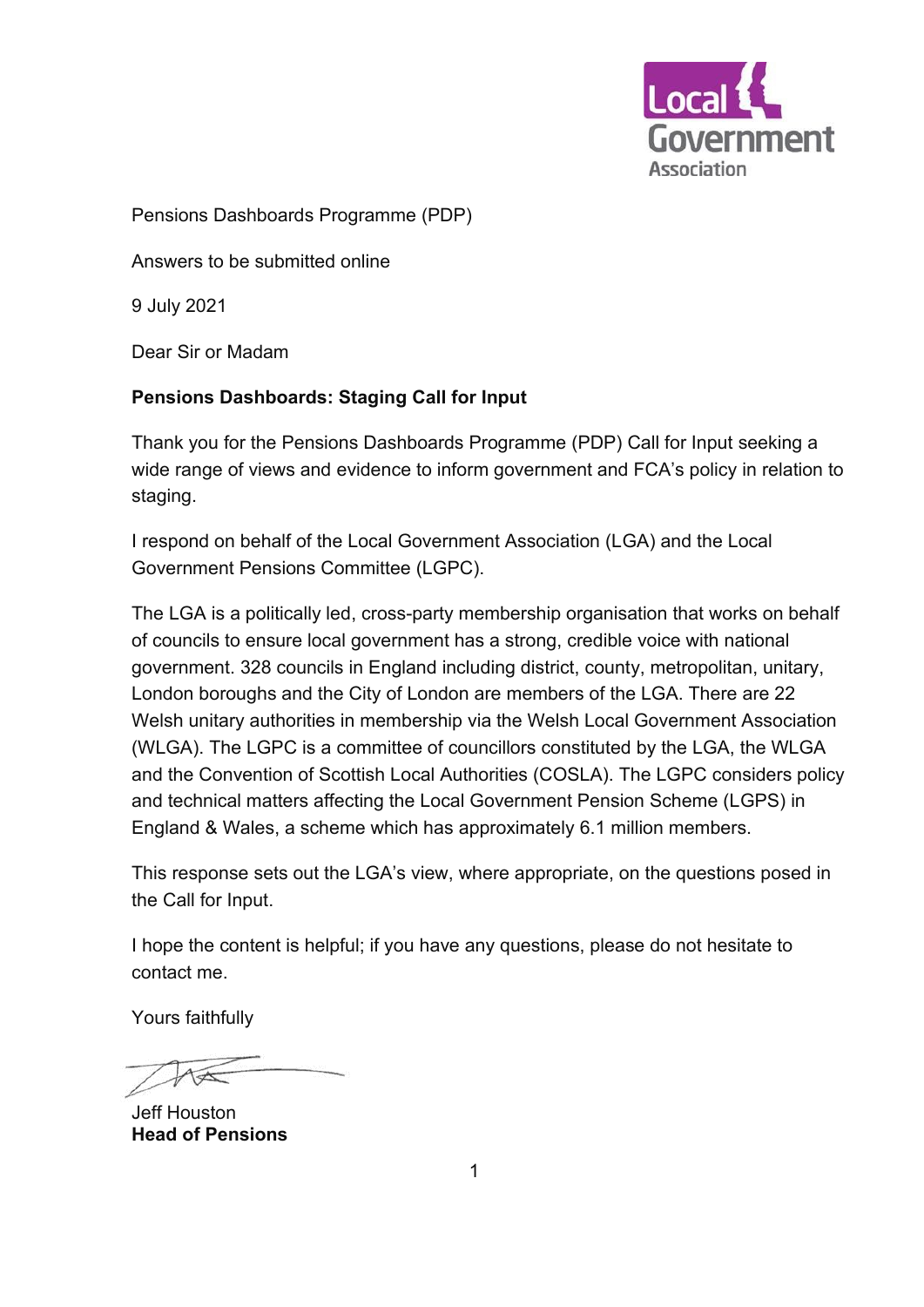# **Questions raised in the Pensions Dashboards Call for Input**

## **Responder details**

Q1. We will be sharing the content of your responses with DWP, TPR and FCA to feed into the government's policy development. Please confirm you are happy to be identified when we are sharing

Yes.

Q2. Please tell us the name of the organisation on whose behalf you're responding.

I respond on behalf of the Local Government Association (LGA) and the Local Government Pensions Committee (LGPC).

Q3. Please select which category/categories of respondent best represents you

Public Service Pension Scheme.

## **Introduction**

Q4. Based on the information, how long do you estimate you will need to be ready to connect, and why? From what point in your working assumptions does the lead time start (eg draft regulations, regulations laid before parliament, or approved)?

Connection time will depend on the approach taken by the 98 LGPS administering authorities (see below for an explanation of how the LGPS is administered).

If a national approach on behalf of the 98 LGPS administering authorities is taken, we estimate it will take around 18 months to be 'onboarding ready'. This timescale considers any public procurement requirements that may be necessary.

If each LGPS administering authority decides to onboard individually using their current software provider, we are not able to be definitive about timescales. This is because we have not received any information from the current LGPS pension software providers about timings; however, we estimate it will take at least 18 months.

We have assumed that the lead time starts from when the regulations are in force.

## *Background to the LGPS*

There are three separate Local Government Pension Schemes in the UK. These are separate arrangements. There is one scheme for England & Wales (6.1 million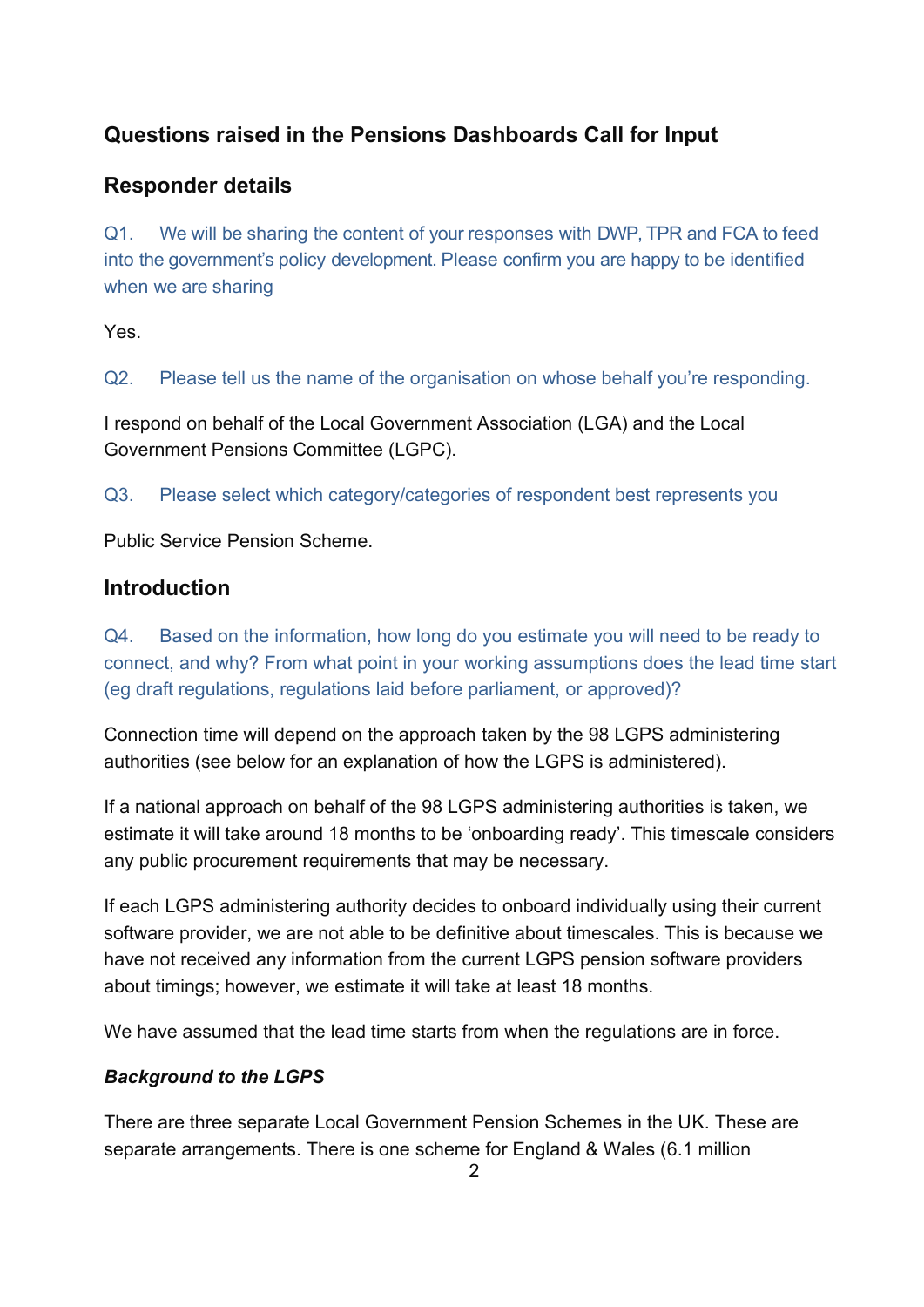members), one scheme for Scotland (500,000 members) and another for Northern Ireland (250,000 members). Each scheme is governed by its own statutory legislation issued by each responsible authority.

The LGPS in England & Wales, and the LGPS in Scotland are administered by subscheme administrators. The LGPS Northern Ireland has one scheme administrator. These are called LGPS administering authorities. Each LGPS administering authority is responsible for administering the national scheme to which it belongs, at a local level, in line with statutory regulations. They are each, also responsible for maintaining a local pension fund. There are 98 LGPS administering authorities in total:

- 86 in England & Wales
- 11 in Scotland
- 1 in Northern Ireland

Each LGPS administering authority uses pensions administration software system. There are four different suppliers in total but two of the suppliers provide services to all but two of the 98 administering authorities.

In total, around 16,000 employers contribute to the three schemes on behalf of their employees and former employees. These are made up of (though not limited to):

- Local authorities
- Academy trusts
- Higher and further education bodies
- Fire and rescue authorities
- Police and Crime commissioners
- Transport bodies
- Admission bodies (these are normally private sector organisations).

Each employer has its own payroll software. There are numerous suppliers who provide the platform for payroll software.

Q5. [Pension & data providers:] If different from your response to Q4, how long would it take you be able to provide all the required view data?

The answer to this question is dependent on the view data that must be initially be provided. If we return the view data set out in:

• Paragraph 15 of the [Pensions Dashboards staging call for input,](https://www.pensionsdashboardsprogramme.org.uk/2021/05/27/call-for-input-staging-shape-connection-proposals/) then we estimate that LGPS administering authorities will be dashboard ready within the same timescales as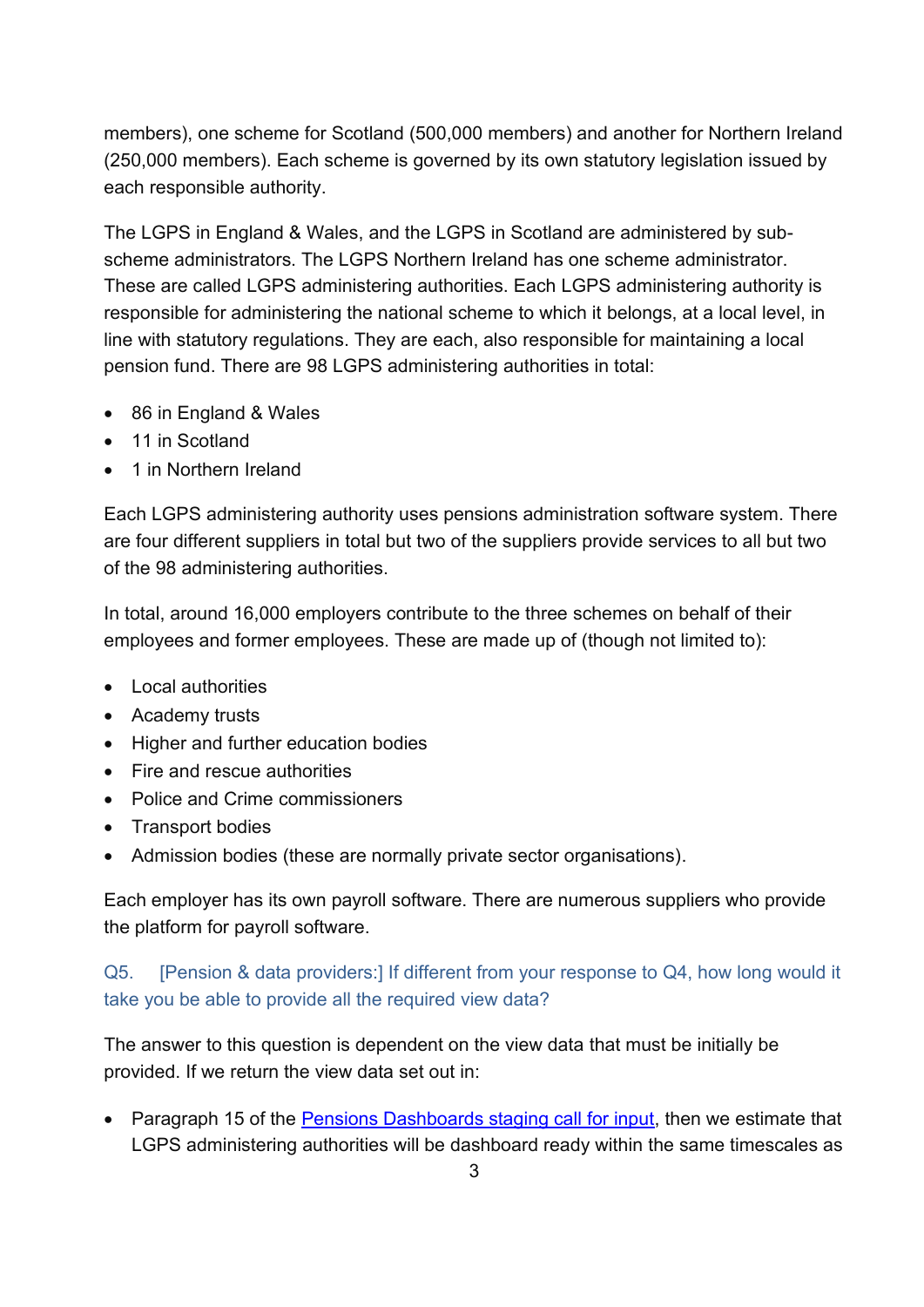quoted in our answer to question 4.

• [Data elements referenced 2.001 to 2.504](https://www.pensionsdashboardsprogramme.org.uk/2020/12/15/data-standards-guide/) of the Data standards guide, then we estimate that LGPS administering authorities will take a further 12 months on top of the timescales quoted in our answer to question 4 to be dashboard ready. This is because the annual benefit statement routines will need to be rewritten.

Q6. Would response time be material to onboarding ie would longer response times for ERI or accrued value information (rather than real-time) facilitate earlier staging? If so, what sort of response time would make a difference?

It is not possible for LGPS administering authorities to provide 'real-time' information. It is likely that the information will be drawn from the data supplied on the annual benefit statement.

Regarding timescales please see our response to questions 4 and 5.

## Q7. [Pension & Data Providers:] What further information, if any, do pension providers need to get ready for dashboards?

We need absolute confirmation as to what the minimum data requirements are for both the find and view data services for the LGPS. We would suggest the following minimum requirements:

#### *Find service*

- 1.001 First name
- 1.002 Surname
- 1.003 Date of birth
- 1.004 National insurance number

#### *View data service*

- 2.001 Unique reference number (national insurance number)
- 2.002 Pension name (Local Government Pension Scheme)
- 2.003 Pension type (DB)
- 2.004 Pension origin (workplace)
- 2.005 Pension status (active or inactive)
- 2.007 Pension retirement date (normal pension age)
- 2.101 Administrator reference (governance registration number)
- 2.102 Administrator name (name of LGPS administering authority)
- 2.103 to 2.114 Administrator contract details (link to national LGPS member website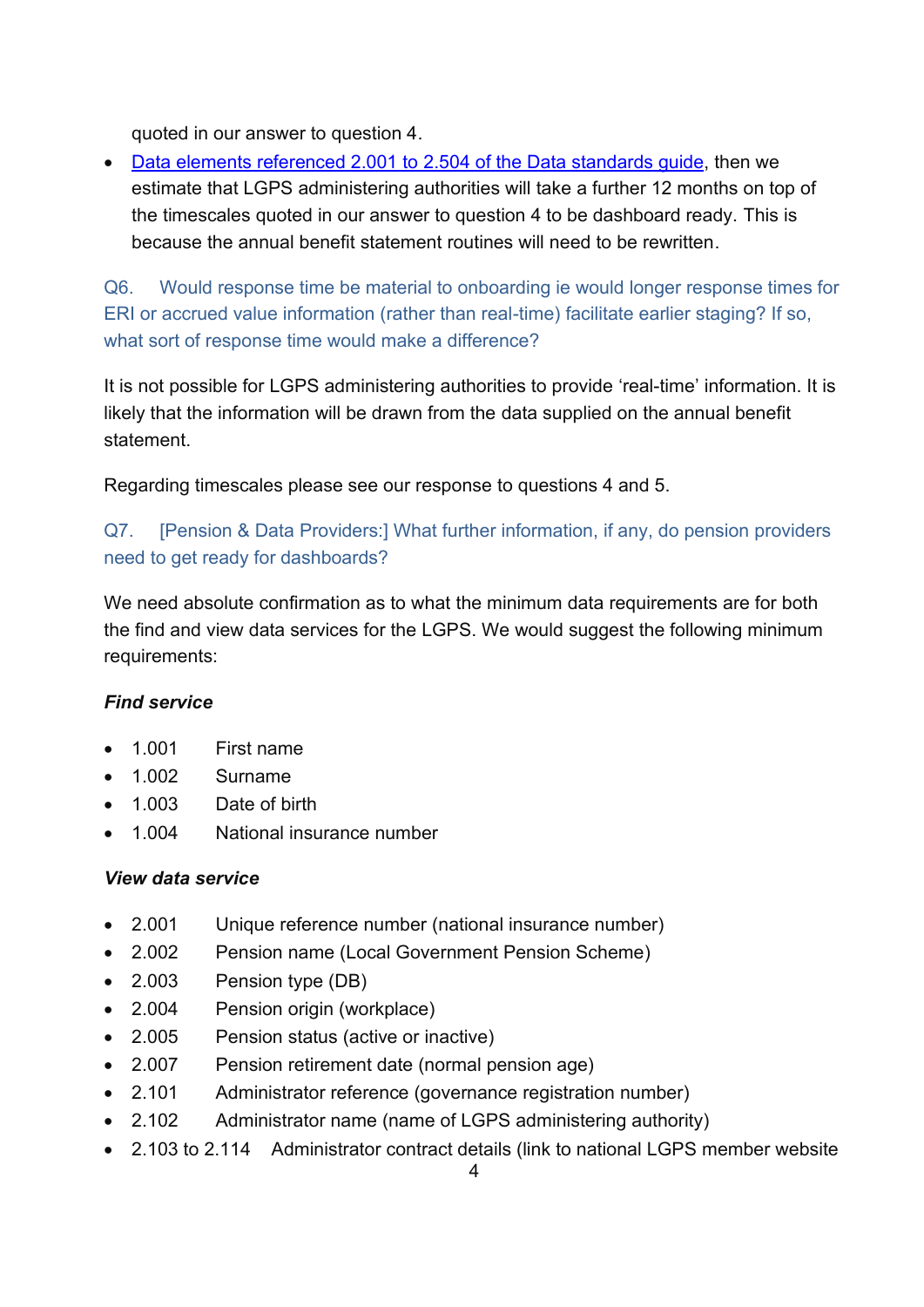with contact details)

- 2.203 Employment end date (for inactive members only)
- 2.301 ERI type (DB and where appropriate DBL)
- 2.302 ERI basis (BSF)
- 2.303 ERI calculation date (previous 31 March)
- 2.304 ERI payable date (normal pension age)
- 2.305 ERI amount (estimate of annual pension and where applicable statutory lump sum at normal pension age)
- 2.307 ERI safeguarded benefits (True)
- 2.308 ERI unavailable (ERR, TRN or MAN)
- 2.401 Accrued type (DB and where appropriate DBL)
- 2.402 Accrued amount type (INC and where appropriate LS)
- 2.403 Accrued calculation date (previous 31 March)
- 2.404 Accrued payable date (normal pension age)
- 2.405 Accrued amount (estimate of annual pension and where applicable statutory lump sum at the previous 31 March)
- 2.406 Accrued safeguarded benefits (True)
- 2.407 Accrued unavailable (ERR, TRN or MAN)

Q8. Do you have any further evidence on consumer needs and/or the acceptability of a dashboards service displaying partial information for a limited time?

No.

## **PDP recommendations for staging**

#### Q9. Do you see any barriers to early staging?

Yes, resources are already over stretched with the pressures of the McCloud remedy and GMP equalisation and the requirement to stage early will only add to this. Recruitment and retention of staff remains an issue across the sector.

In addition, we do not yet know if the information we provide on annual statements will have to take account of the McCloud remedy. If it does, we will need confirmation of when the requirement will apply from. The changes to pension software systems will need to tie in with the software changes needed for the dashboard. Because of the lack of certainty, there is the possibility that dashboard data could be different to the data that is included in the annual statements when the data becomes publicly available. This could undermine the value of pensions dashboards and potentially cause a considerable amount of work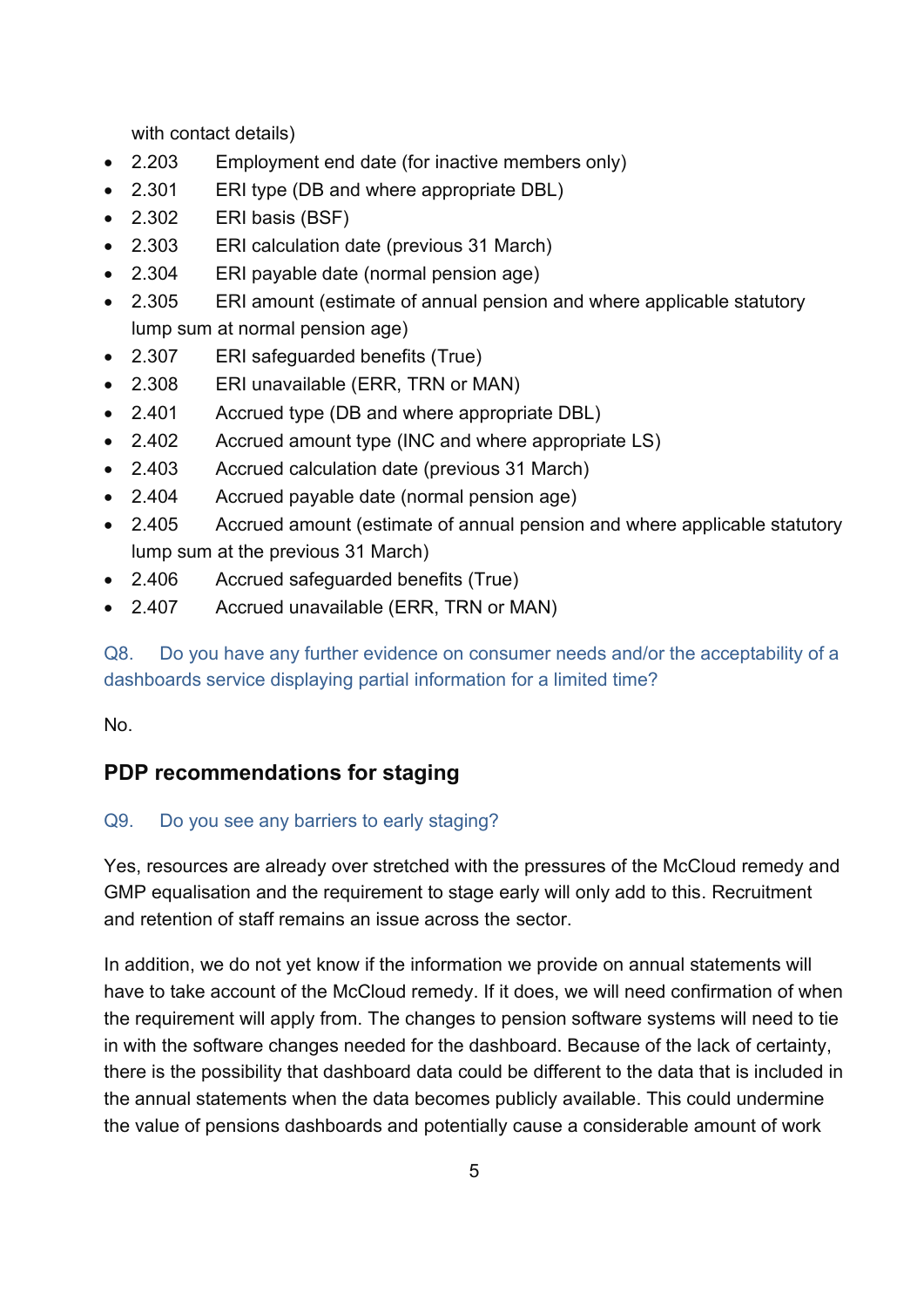for LGPS administering authorities in queries.

Q10. This question particularly applies to data providers, what is your appetite for staging early? Are there things PDP could do to encourage you to onboard earlier?

It would help if PDP could limit the amount of view data that must be supplied initially (as set out in our answer to question five).

## **Recommended scope for staging**

Q11. Do you agree with our recommendation to prioritise occupational schemes with 1,000+ members and FCA regulated providers in the first two years?

Yes, subject to our response to question 9.

# **Wave one - Cohort one – master trusts and FCA regulated pension providers**

Q12. Do you agree master trusts should be the first to stage? Do you have any further evidence that speaks to their deliverability?

Not applicable.

Q13. Do you agree that non-commercial master trusts should stage as part of the next cohort? In the absence of a legal definition of non-commercial, is 20,000 members a suitable proxy to differentiate them from master trusts competing in the AE space?

Not applicable.

Q14. Do you agree FCA regulated pension providers should be among the first to stage? Do you have any further evidence that speaks to their deliverability?

#### Not applicable

Q15. Taking into account any existing plans to consolidate systems, and the potential to use an ISP (in-house or external), what specific challenges, if any, do FCA regulated providers of personal pensions face in getting all or part of their business dashboardready? Please provide evidence of the nature and scale of those challenges and how those challenges might be overcome.

Not applicable.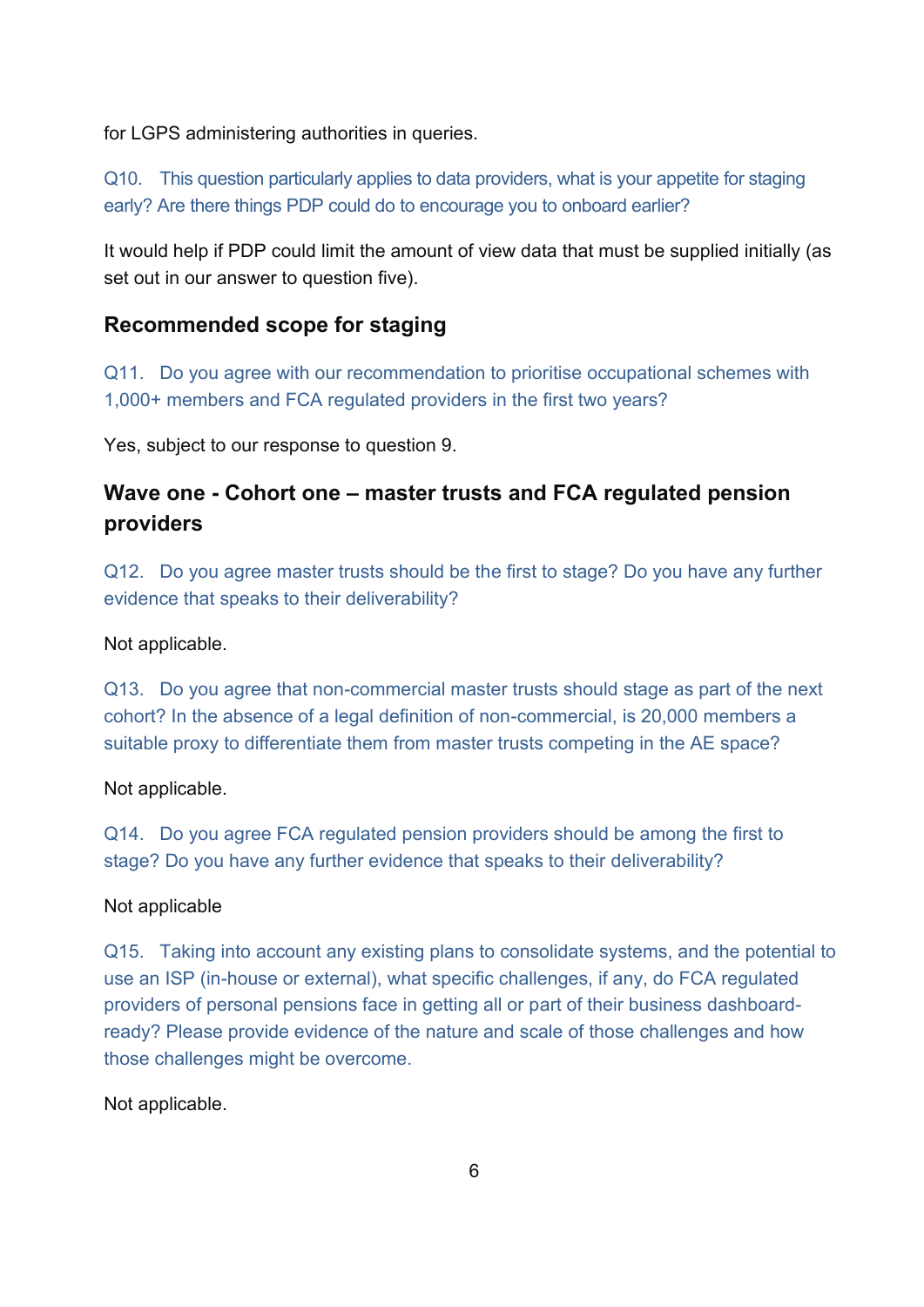# **Wave one - Cohort two – DC schemes used for AE with 1000+ members, largest to smallest**

Q16. Do you agree that DC schemes used for AE should be the second cohort to stage? Do you have any evidence that speaks to the deliverability of this?

#### Not applicable.

Q17. Do you agree that non-commercial master trusts not included in cohort one should join cohort two?

#### Not applicable.

Q18. Do you agree with the rationale for requiring mixed benefit schemes with DC sections used for AE to be part of cohort two? Do you have any evidence on the impact of this? How far does this differ from current disclosure practice ie issuing annual benefit statements? What is the scale of the population impacted?

Not applicable.

# **Wave one - Cohort three – all remaining OPS (DB & DC) with 1000+ members, largest to smallest**

Q19. Do you agree the largest DB schemes should be staged from Autumn 2023 and all DB schemes with 1,000+ members should be staged within the first wave (within two years from April 2023)? Do you have any evidence that speaks to the deliverability of this?

Yes, subject to our response to question 9.

Q20. [DB schemes:] What are the specific challenges for DB schemes in connecting to dashboards? Which data elements are challenging, and why? Please provide any supporting evidence.

#### **Find data**

#### *Ref 1.016 – Country Code*

LGPS pensions software does not routinely hold a valid ISO country code. If the address is in the UK, it is most likely that this field will be empty and thus default to GB. However, where the address is non-UK, it is not clear if LGPS administrators will hold a valid ISO country code.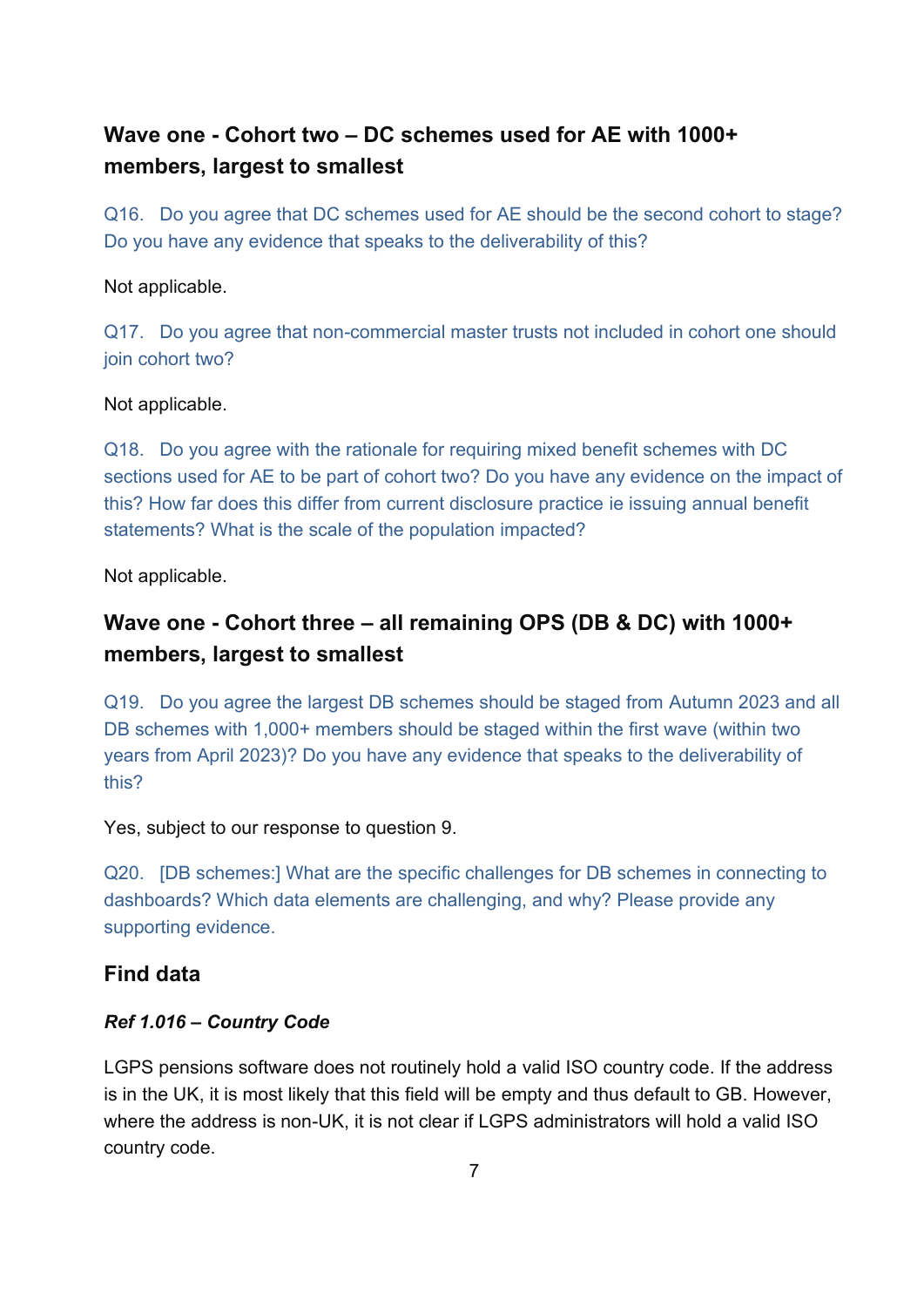# **View data**

#### *Ref 2.002 - Name of pension arrangement*

A member of the LGPS can have multiple sets of benefits across multiple LGPS administering authorities. Therefore, this field will need to be the:

- name of the scheme (ie LGPS) and the name of the administering authority for the DB element
- name of the scheme (ie LGPS) and the name of the administering authority and name of the AVC provider for the accompanying defined contribution AVCs.

#### *Ref 2.004 – Pension origin*

The LGPS is a public sector workplace pension arrangement in all cases. As such, this field is not currently held on our software so will need to be added.

#### *Ref 2.005 – Pension status*

According to the data standards guide this will be a list of fixed value codes. The codes must be expanded to include frozen refunds and pension credit benefits.

Across the three LGPS schemes there are thousands of frozen refunds. The Scheme regulations allow a refund to remain unpaid until the individual decides whether to take payment of it or elect for a cash transfer sum (if eligible) to another registered pension scheme. Therefore, the description for this field will need to allow for frozen refunds in addition to deferred benefits.

Also, how are pension credits addressed? The data fields do not seem to cater for these benefits.

## *Ref 2.006 – Pension start date*

A member's pensionable service history can be made up of many lines of service relating to different LGPS employments. The service line can also reference different employments within the same employer (because the member has chosen to join the benefits from different LGPS employments together). Without understanding why this date is needed, it is unclear what date should be used?

Also, how are pension credits addressed? Should this be the transfer day?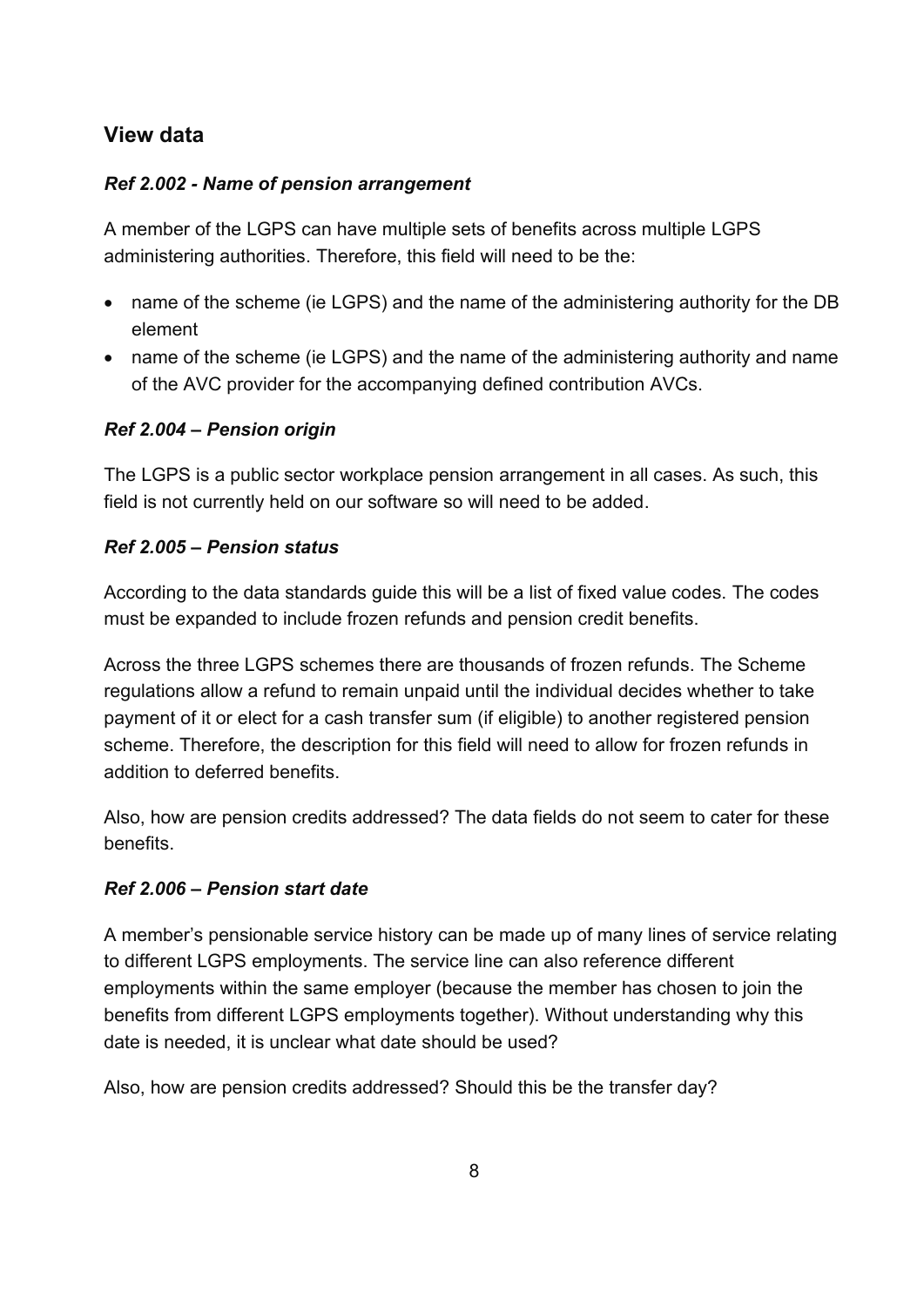#### *Ref 2.007 – Pension retirement date*

We presume this date is the member's normal pension age without allowance for early or late payment?

#### *Ref 2.008 – Pension link*

The data standards confirm that this is an identifier used to link pension arrangements together, eg AVC pot with main scheme pension. However, members in the LGPS can have 'orphan AVCs'. These are AVCs that have no main scheme benefits attached (usually because the person has transferred out their main scheme benefits). In this scenario how would this field be completed?

#### *Ref 2.201 – Employer name*

The data standards confirm that this field should be completed with the name of the employer / employment which gave rise to the individual's pension. It confirms that the purpose of this field is to describe the employer to the individual.

A member's pensionable service history can be made up of many lines of service relating to different LGPS employments. The service line can also reference different employments within the same employer (because the member has chosen to join the benefits from different LGPS employments together). Therefore, we are unclear as to what name should be inserted?

## *Ref 2.202 – Employment start date*

The data standards confirm that this field should be completed with a date identifying the start of the individual's employment which gave rise to the individual's pension. It confirms that the purpose of this field is to allow the individual to see the start of their employment period.

A member's pensionable service history can be made up of many lines of service relating to different LGPS employments. The service line can also reference different employments within the same employer (because the member has chosen to join the benefits from different LGPS employments together). Therefore, we are unclear as to what date should be inserted?

## *Ref 2.203 – Employment end date*

The data standards confirm that this field should be completed with a date identifying the end of the individual's employment which gave rise to the individual's pension. It confirms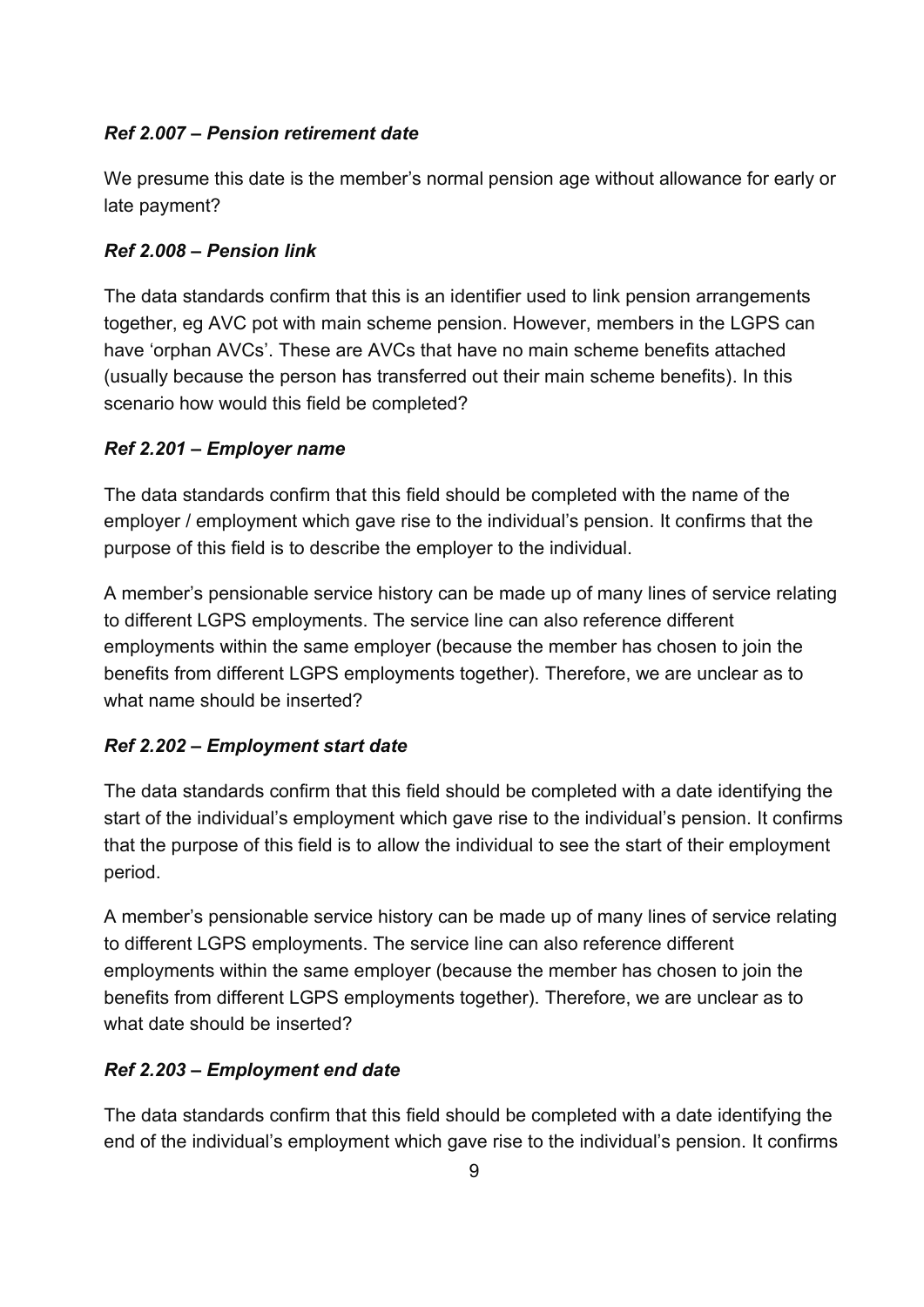that the purpose of this field is to allow the individual to see the end of their employment period.

A member's pensionable service history can be made up of many lines of service relating to different LGPS employments. The service line can also reference different employments within the same employer (because the member has chosen to join the benefits from different LGPS employments together). Therefore, we are unclear as to what date should be inserted?

#### *Ref 2.304 – ERI payable date*

Members of the LGPS can have multiple tranches of protected benefits within a single benefit record. However, these benefits are all paid on the same day (excluding flexible retirement), regardless as to any protected payment date attached to a tranche of benefit. We are therefore unclear, as to the relevance of this description as the date will always be normal pension age?

#### *Ref 2.305 – ERI amount*

Where an LGPS member has benefits built up before 1 April 2008 in England & Wales (before 1 April 2009 in Scotland and Northern Ireland) an automatic 3/80th lump sum is built up. However, for benefits built up on or after those dates the cash lump sum is derived from conversion of pension to lump sum.

Can you confirm that the inclusion of a lump sum only refers to the automatic cash lump sum and not any lump sum derived from conversion of pension to lump sum?

#### *Ref 2.405 – Accrued amount*

Where an LGPS member has benefits built up before 1 April 2008 in England & Wales (before 1 April 2009 in Scotland and Northern Ireland) an automatic 3/80th lump sum is built up. However, for benefits built up on or after those dates the cash lump sum is derived from conversion of pension to lump sum.

Can you confirm that the inclusion of a lump sum only refers to the automatic cash lump sum and not any lump sum derived from conversion of pension to lump sum?

Q21. [Largest DB schemes, over 50,000 members:] When is the earliest in 2023 the largest DB schemes (over 50,000 members) could reasonably be expected to comply? Why? Please provide any supporting evidence.

Please see our responses to questions 4 and 5.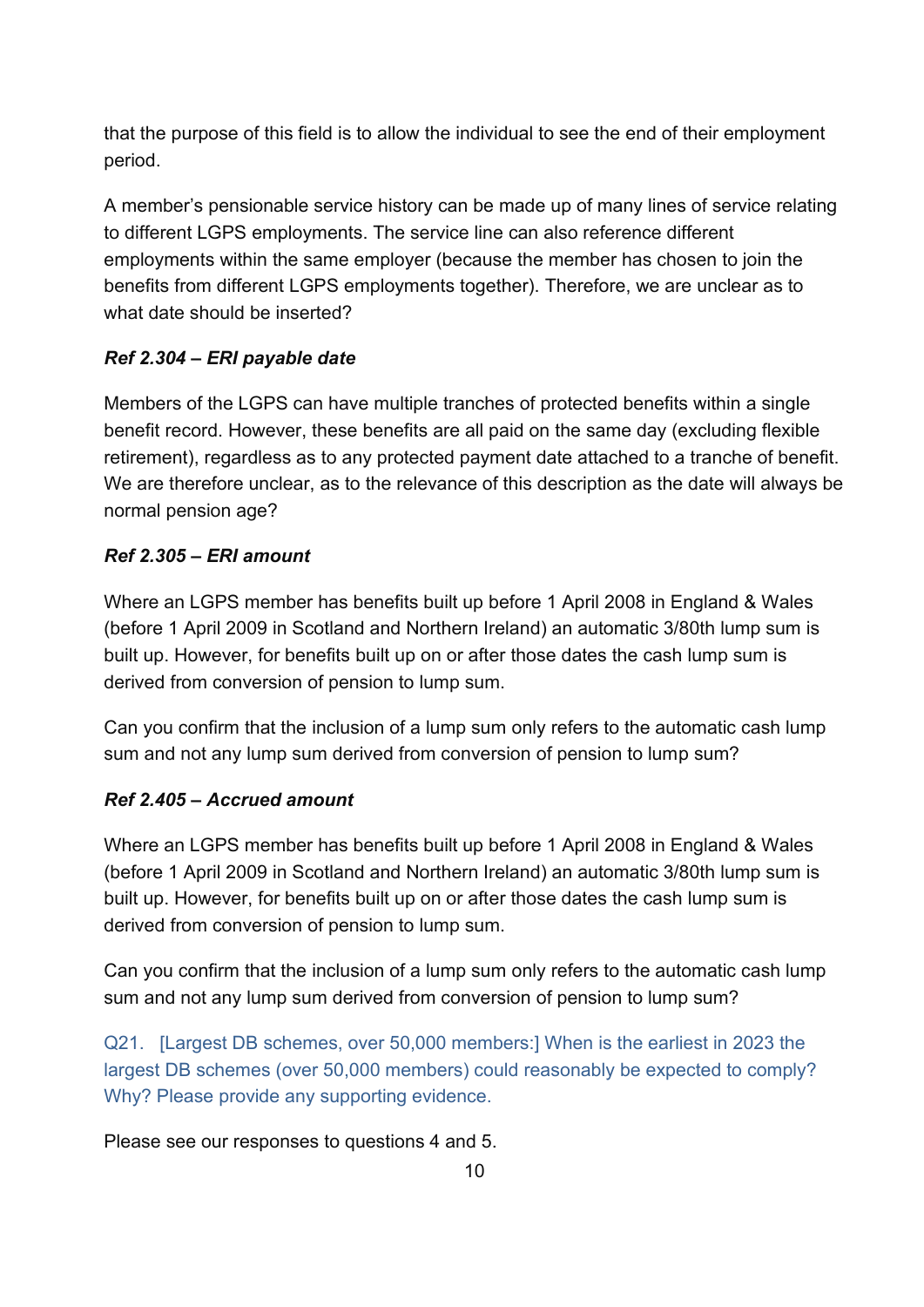Q22. Do you agree that all public service schemes should be staged as early as possible within the first wave? Do you have any evidence that speaks to the deliverability of this?

See our response to question 9.

Q23. [Public sector schemes:] What specifically are the challenges presented by the McCloud Judgement for public service schemes in terms of dashboard readiness? What is the earliest that public service schemes could reasonably be expected to connect?

Please see our response to question 9 for the challenges the McCloud remedy poses and our response to questions 4 and 5 for timings.

Q24. Do you agree that all remaining DC schemes with 1,000+ memberships should be staged by the end of the first wave (within two years of April 2023)? Do you have any evidence that speaks to the deliverability of this?

Not applicable.

# **Wave two - Medium sized OPS (100 – 999 members) should form a second staging wave**

Q25. Do you have any additional evidence on the ability of medium schemes to participate in pensions dashboards?

Not applicable.

Q26. Do you have any evidence about the potential impact on savers of deferring medium schemes until the bulk of large schemes have staged?

Not applicable

# **Wave three - Participation of small and micro OPS (<100 members) should be deferred to a subsequent staging phase**

Q27. Do you agree that small and micro schemes should form a third wave, after large and medium schemes? If so, when would be a reasonable timeframe for staging these schemes, and why?

Not applicable.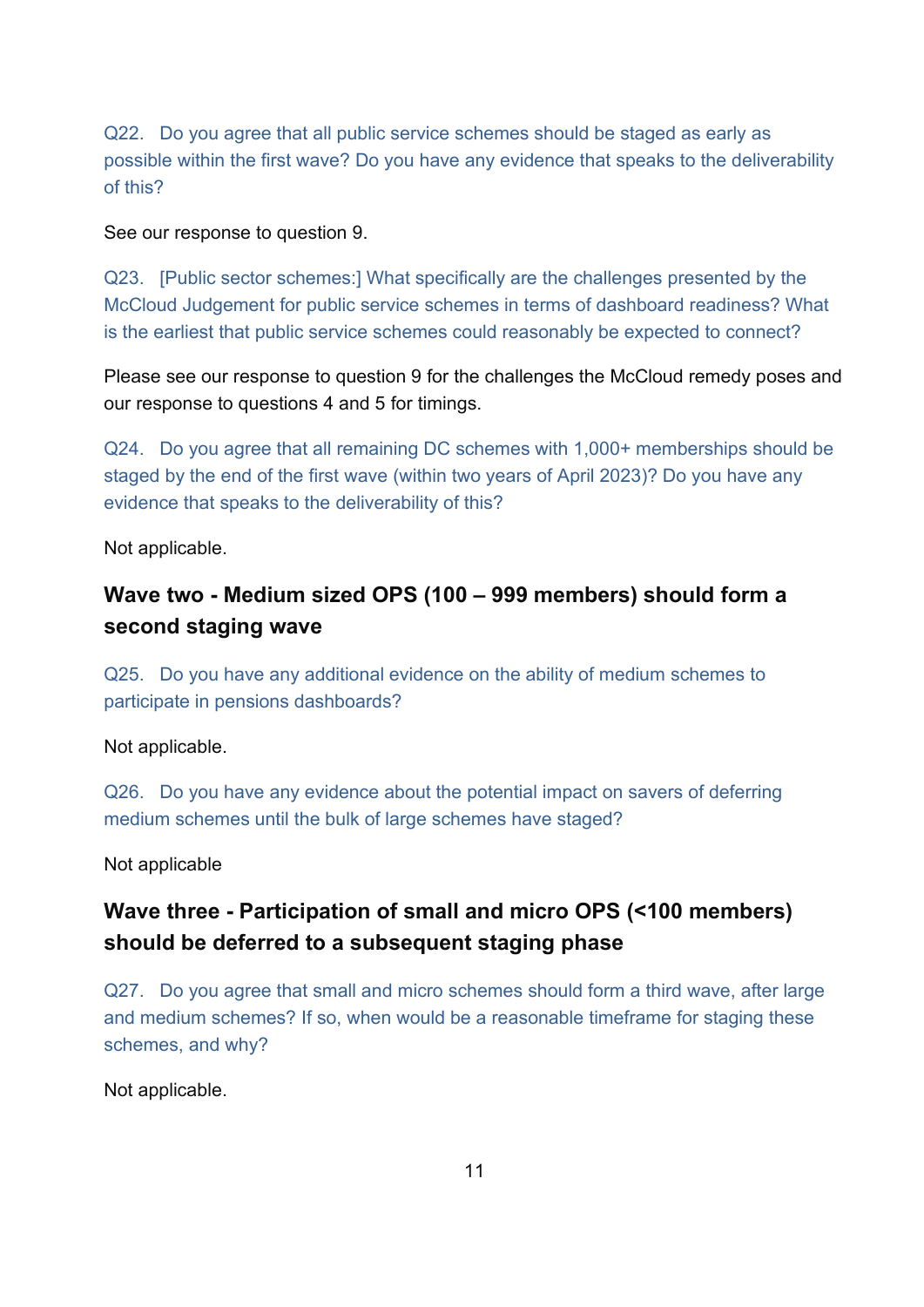Q28. Do you have any evidence about the potential impact on savers (eg lost pots) if small and micro schemes were delayed until after 2025?

Not applicable.

#### **Proposed timeline for first wave**

Q29. Do you have any evidence of practical obstacles to our recommended sequencing and timing for staging?

Please see our responses to questions 4, 5 and 9.

Q30. How well do our recommendations meet the policy objectives and staging principles?

We agree that the recommendation meet the policy objectives and staging principles.

Q31. Do you have any evidence on where lost pots are most likely to be located and the impact, therefore, of our staging recommendations on reconnecting savers with lost pots?

Not applicable.

Q32. Do you have any evidence on equalities impacts of staging and impacts on underpensioned groups?

No.

## **Connecting to the ecosystem via an integrated service provider**

Q33. As a data provider do you intend to connect your data via an ISP type solution? If not, what is your intended alternative?

It is likely that the majority of LGPS administering authorities (of which there are 98 in the UK) will connect their data via an ISP type solution. We are unaware of any administering authority that is not intending to connect by way of an ISP.

Q34. As a pension provider will you work with your existing software provider or seek an alternative ISP provider?

A number of options are current been explored.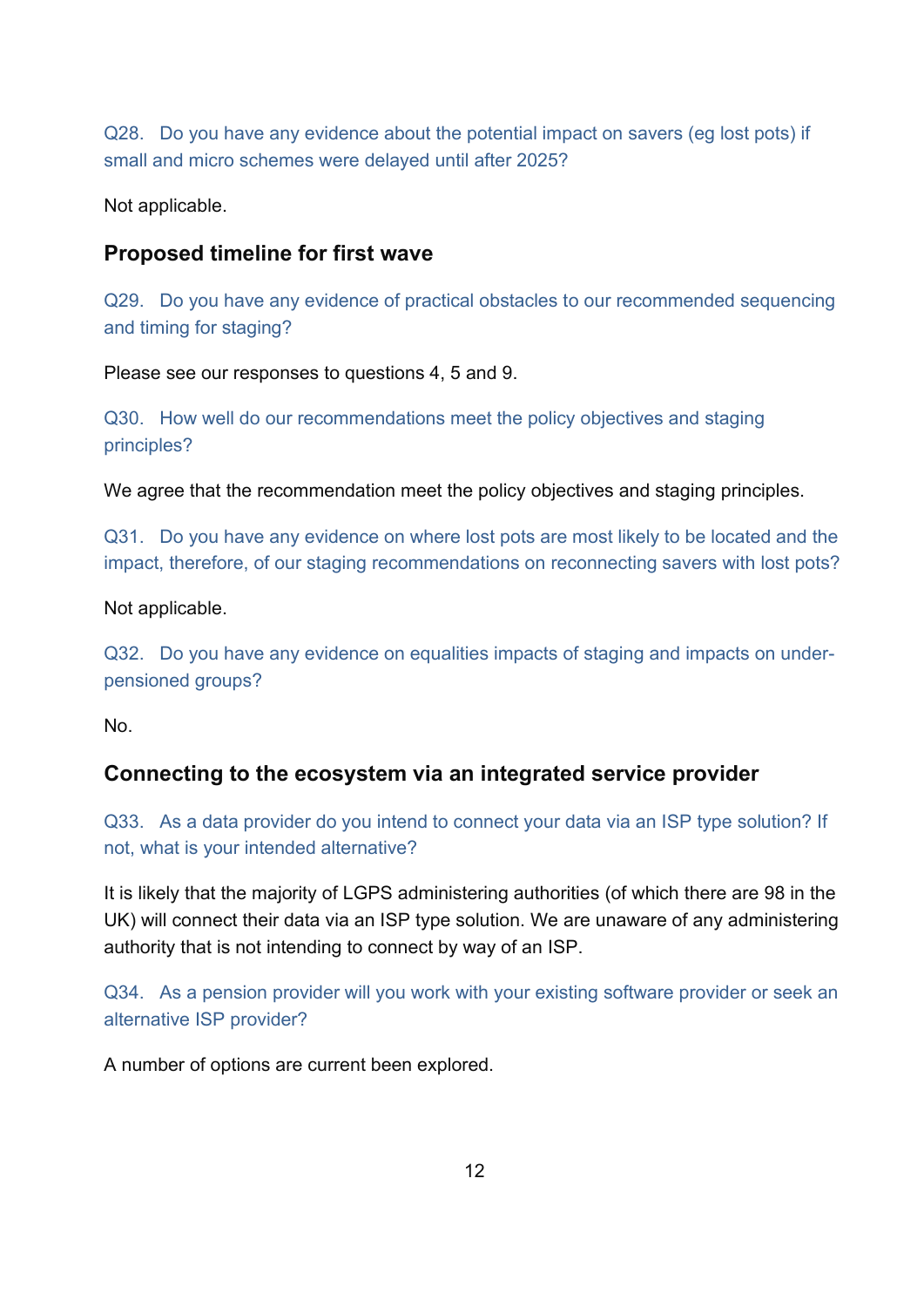#### *Option 1*

LGPS administering authorities (of which there are 98 in the UK) will work with their existing software provider to establish an individual ISP. There are two software providers who predominantly cover the LGPS market.

#### *Option 2*

We are exploring the possibility of extending the use of an established database to include the find and view elements required by the dashboards. That way LGPS administering authorities will not be required to establish individual ISPs, we will only need one ISP. This could potentially reduce the overall cost for the LGPS in England and Wales, and Scotland.

#### *Option 3*

On behalf of LGPS administering authorities we procure to create an ISP market.

Q35. If you are a software provider we would like to ask you a few more questions to further understand how your organisation is preparing for staging. Please choose Yes if you are happy to answer the four additional questions. Please choose No if you are not a software provider or you are a Software Provider not wanting to answer more questions.

Yes, as a prospective software provider.

Q36. [Software providers] As an existing software provider do you intend to extend your ISP offering beyond your existing client base?

#### Not applicable.

Q37. [Software providers] Are you considering developing and providing an ISP solution as a new entrant into the market? What sectors of the market do you envisage providing ISP solutions to?

We are considering extending the use of an existing database to include the find and view elements required by the dashboards for LGPS administering authorities (of which there are 98 in the UK) only. That way LGPS administering authorities will not be required to establish individual ISPs. We will only need one ISP. This will potentially reduce the overall cost for the LGPS.

By way of background, in 2015 a database was developed by the Local Government Pensions Committee (LGPC) Secretariat as part of the LGA. The LGPC takes